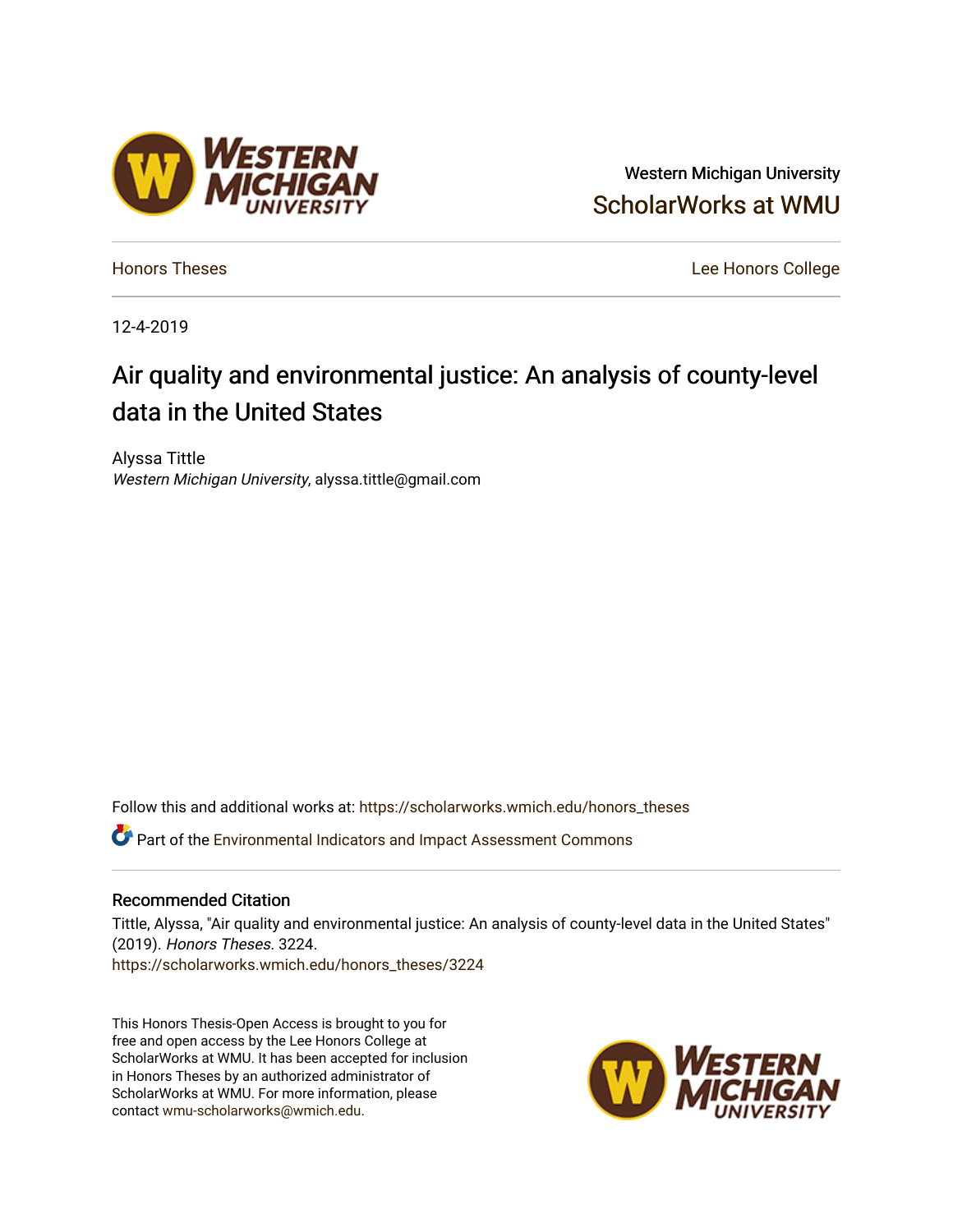Air quality and environmental justice:

An analysis of county-level data in the United States

Alyssa N. Tittle

Western Michigan University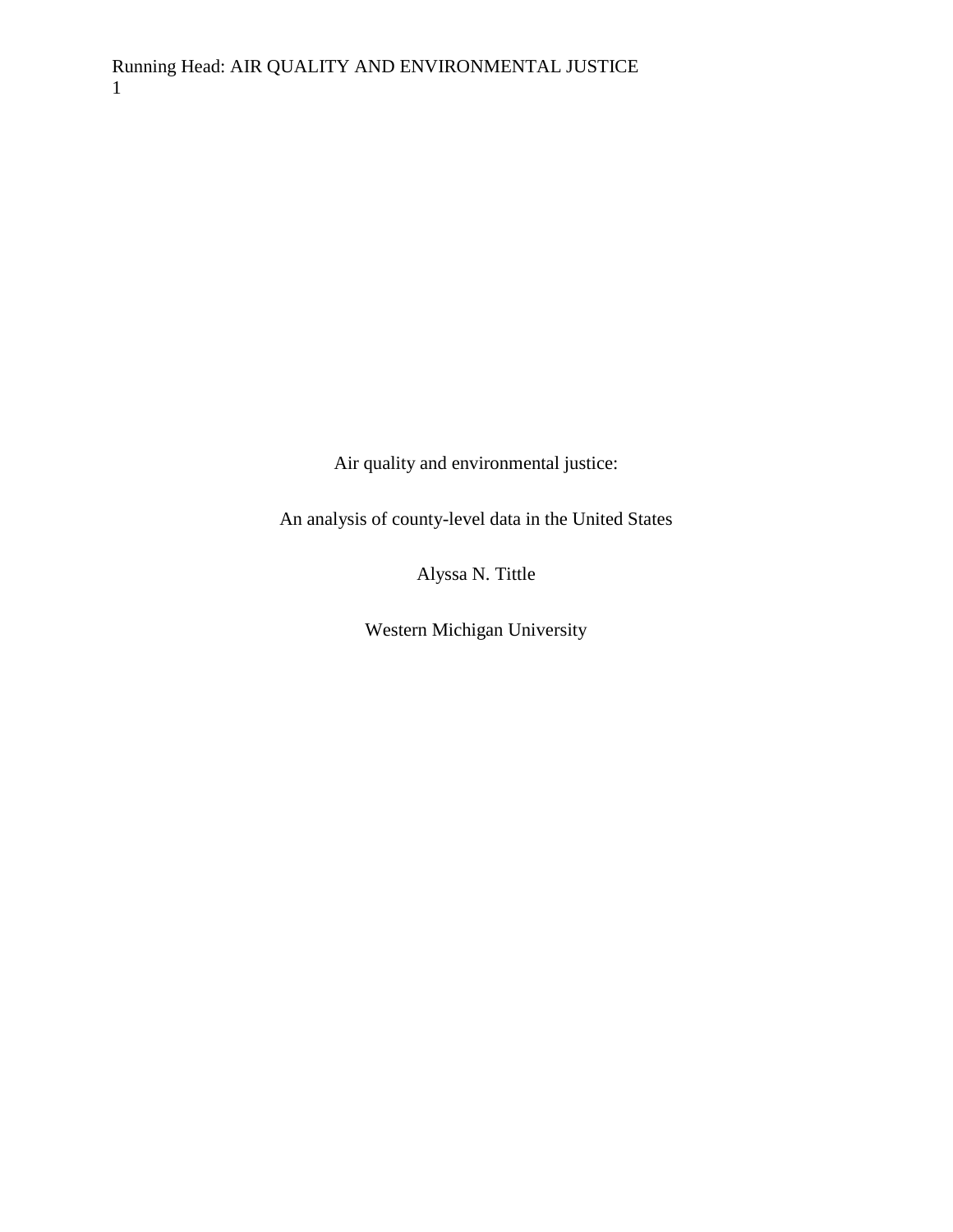# Abstract

This paper analyzes the relationship between air pollution and poverty and race/ethnicity at the county level in the United States. Using air pollution data from the Environmental Protection Agency and population characteristics data from the Census Bureau to model relationships in RStudio, results show that race/ethnicity, population, and median value of owner-occupied housing units are the most statistically significant variables associated with air quality.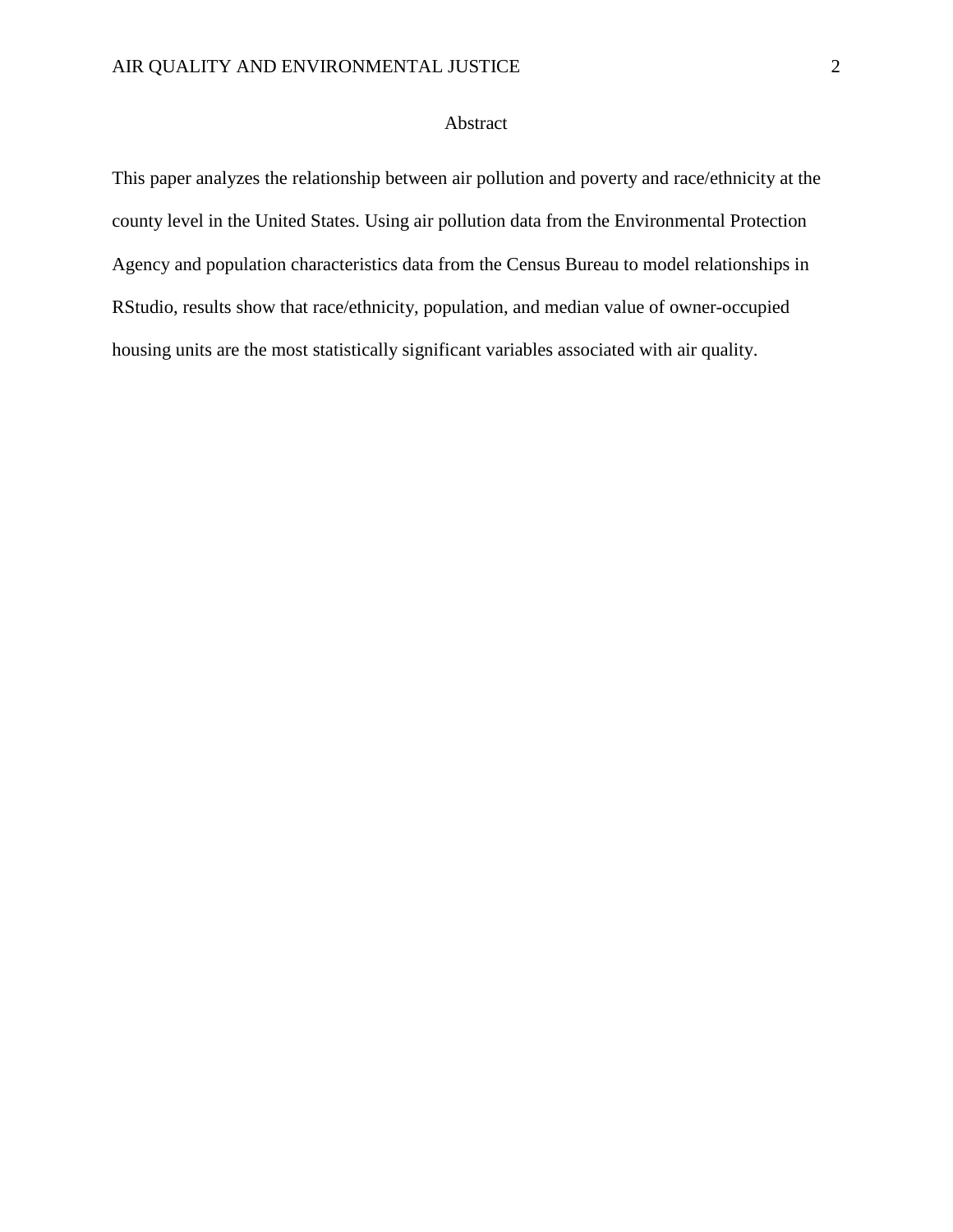# 1. Introduction

Environmental justice is defined by the United States Environmental Protection Agency (EPA) as a societal goal in which everyone, regardless of "race, color, national origin, or income," enjoys equal protection from threats to their environment and health as well as equal access to the decision-making processes that affect protection in all areas of daily life (2019). Environmental injustice might then be defined as the disproportionate exposure of the poor and certain racial/ethnic communities to environmental hazards as well as disproportionate representation in policymaking. Those disproportionately burdened by environmental hazards may experience lack of access to clean water, healthy food, adequate housing, and clean air, for example. This paper focuses on the air pollution aspect of environmental hazards, analyzing the relationship between median Air Quality Index (AQI) values and county-level characteristics in the United States.

The paper is organized as follows: The literature review summarizes the understanding of environmental justice in various studies, especially in relation to air pollution, poverty, and race/ethnicity. The following section describes the population and air pollution data, with a brief discussion on sampling bias. The findings of the models are discussed in the results section, followed by a conclusion.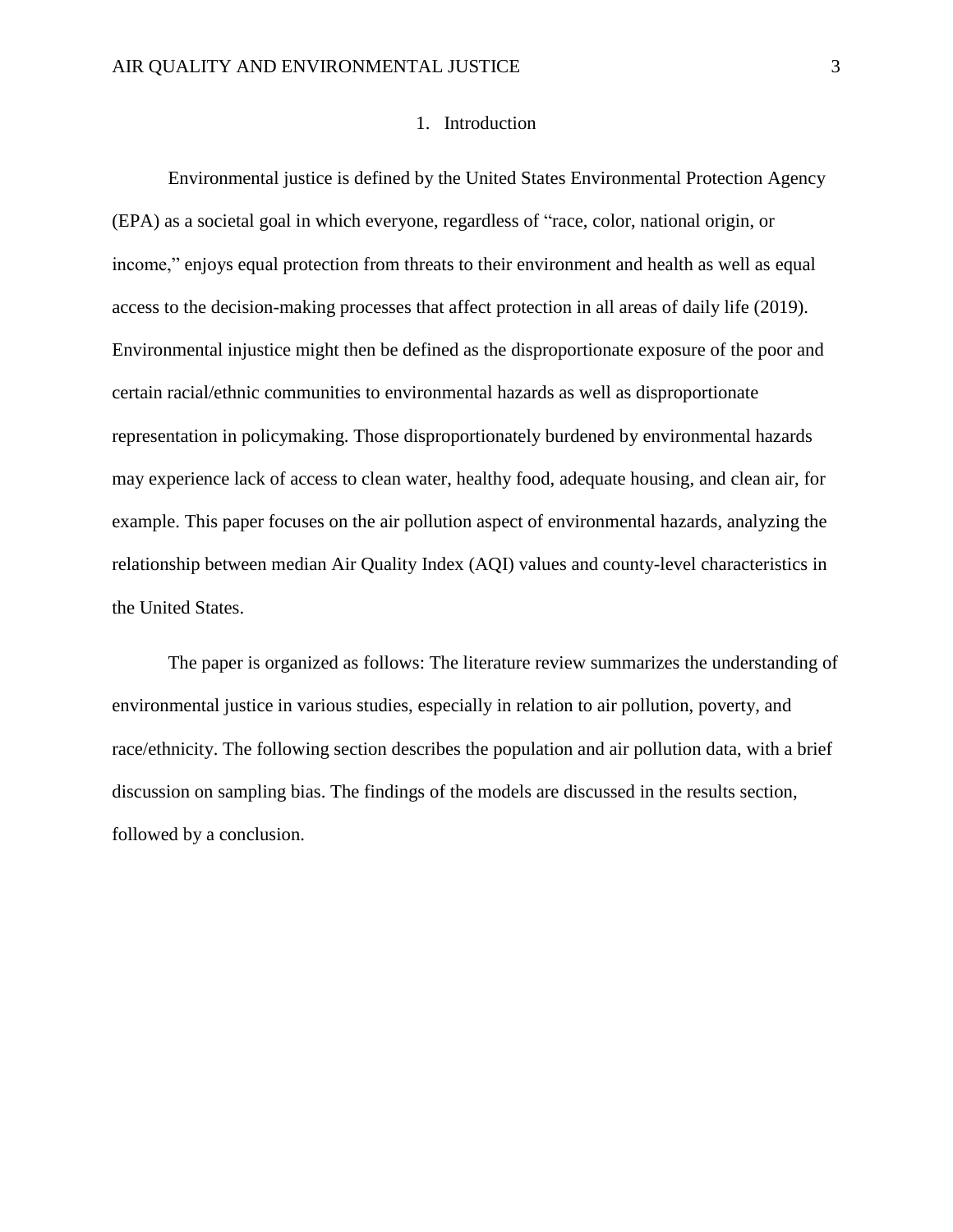#### 2. Literature Review

The Clean Air Act of 1970 (and its amendments) mandates that the EPA set National Ambient Air Quality Standards (NAAQS) for six criteria air pollutants (EPA, 2016). Included in these criteria air pollutants are particulate matter 2.5 (airborne particles that have a diameter of less than 2.5 micrometers) and ozone (a highly reactive gas), two measures of primary interest to researchers to gauge air quality across the United States. Criteria air pollutants also include carbon monoxide, lead, sulfur dioxide, and nitrogen oxide. Studies on environmental justice rely on data collected by the EPA as well as population characteristics from the Census Bureau, such as race and income, to explore inconsistencies across different groups in the application of environmental protection.

The environmental justice movement in the United States gained momentum in 1987 when the "Toxic Wastes and Race in the United States" report was released by the United Church of Christ Commission for Racial Justice (CRJ, 1987). The CRJ reported on two crosssectional studies on the relationship between population demographics and commercial hazardous waste facilities and uncontrolled hazardous waste sites. The CRJ reported communities with the highest percentages of black and Hispanic residents to also have the greatest numbers of waste facilities across the nation. Low-income communities showed a similar relationship but the correlation for proximity to waste sites was not quite as high as for race/ethnicity. The CRJ also revealed that "three out of every five black and Hispanic Americans lived in communities with uncontrolled toxic waste sites" (CRJ, 1987). This report showed clear relationships between hazardous environmental conditions and minority communities.

Location is also important to consider in regard to present-day EPA air monitoring sites. Miranda, Edwards, Keating, and Paul (2011) find that the EPA concentrates its monitoring in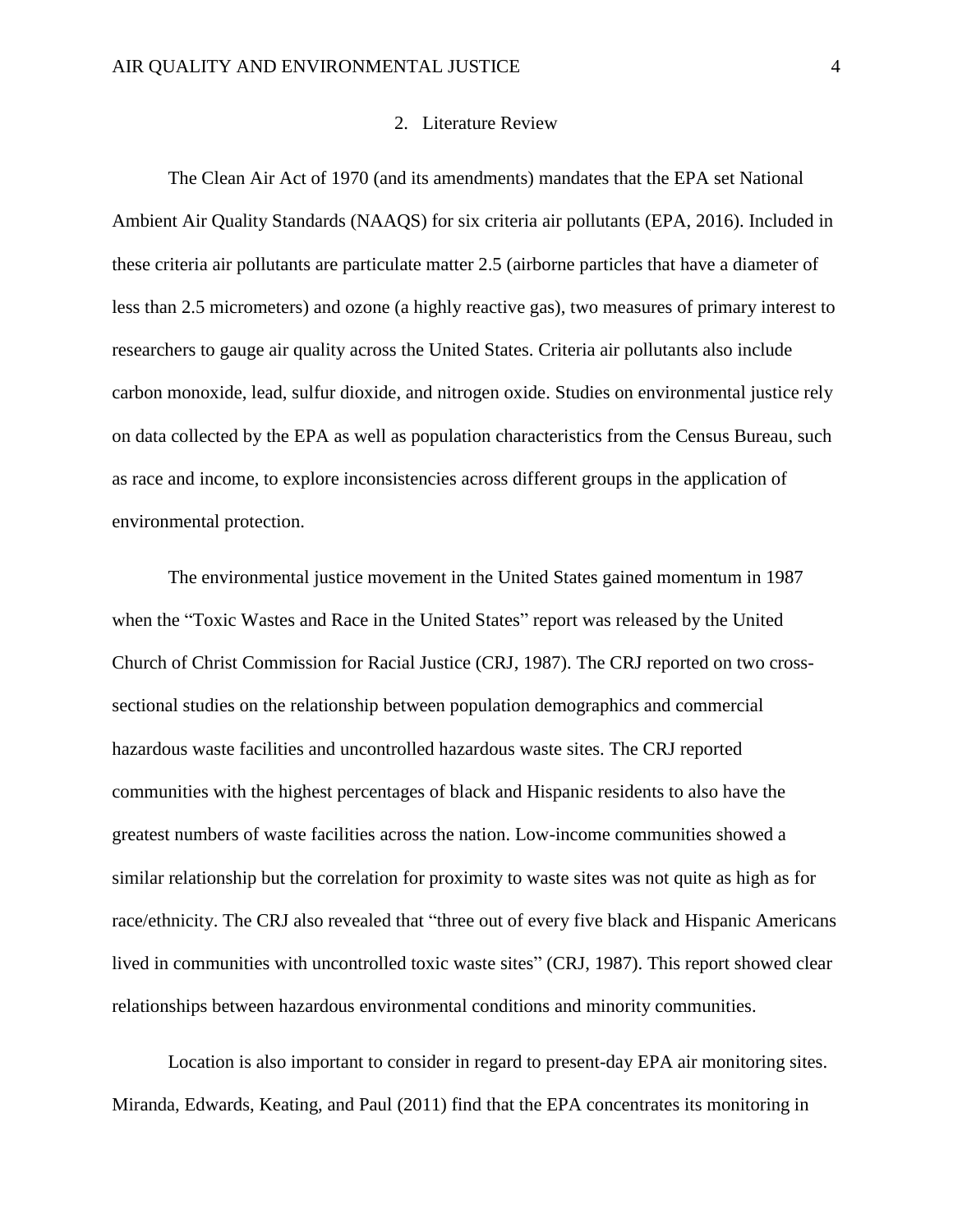densely populated areas, typically near highways or industrialized centers. This study concludes that observed differences in population characteristics are likely linked to the EPA's method of data collection in which air pollution monitors are located near significant masses of people. Miranda et al. finds, as a result, that the EPA fails to gather information in many rural areas of the United states, leaving gaps in pollution data for the older, non-Hispanic white population.

Studies by Benzhaf et al. (2019), Bento et al. (2015), and Miranda et al. (2011) find that exposure to air pollutants varies across groups according to income and race/ethnicity, although there are differences in findings. Benzhaf et al. (2019) suggests three key explanations for environmental injustice in the United States: issues related to Coasean bargaining, siting, and sorting. The Coase Theorem states that private settlements over property rights will lead to socially optimal outcomes where all parties are better off in the end. However, parties disadvantaged due to race, language barriers, and/or poverty may be unable to adequately express their value for a cleaner environment, thus leading to inefficiency. In addition, disparities in environmental conditions could be addressed by reshaping zoning rules within communities, although long-run housing prices may bring low income households to polluted areas through resorting.

Benzhaf et al. (2019) also makes the case that disparities in environmental conditions could be addressed by reshaping zoning rules within communities, although housing decisions for individuals with constrained budgets may lead them to neighborhoods with lower environmental quality anyway. Housing market prices tend to reflect neighborhood features and those with less desirable features (e.g., pollution) tend to be less expensive. Zoning rule changes may initially improve issues related to disproportionate exposure to pollution, but long-run housing prices may bring low income households to more polluted areas through resorting.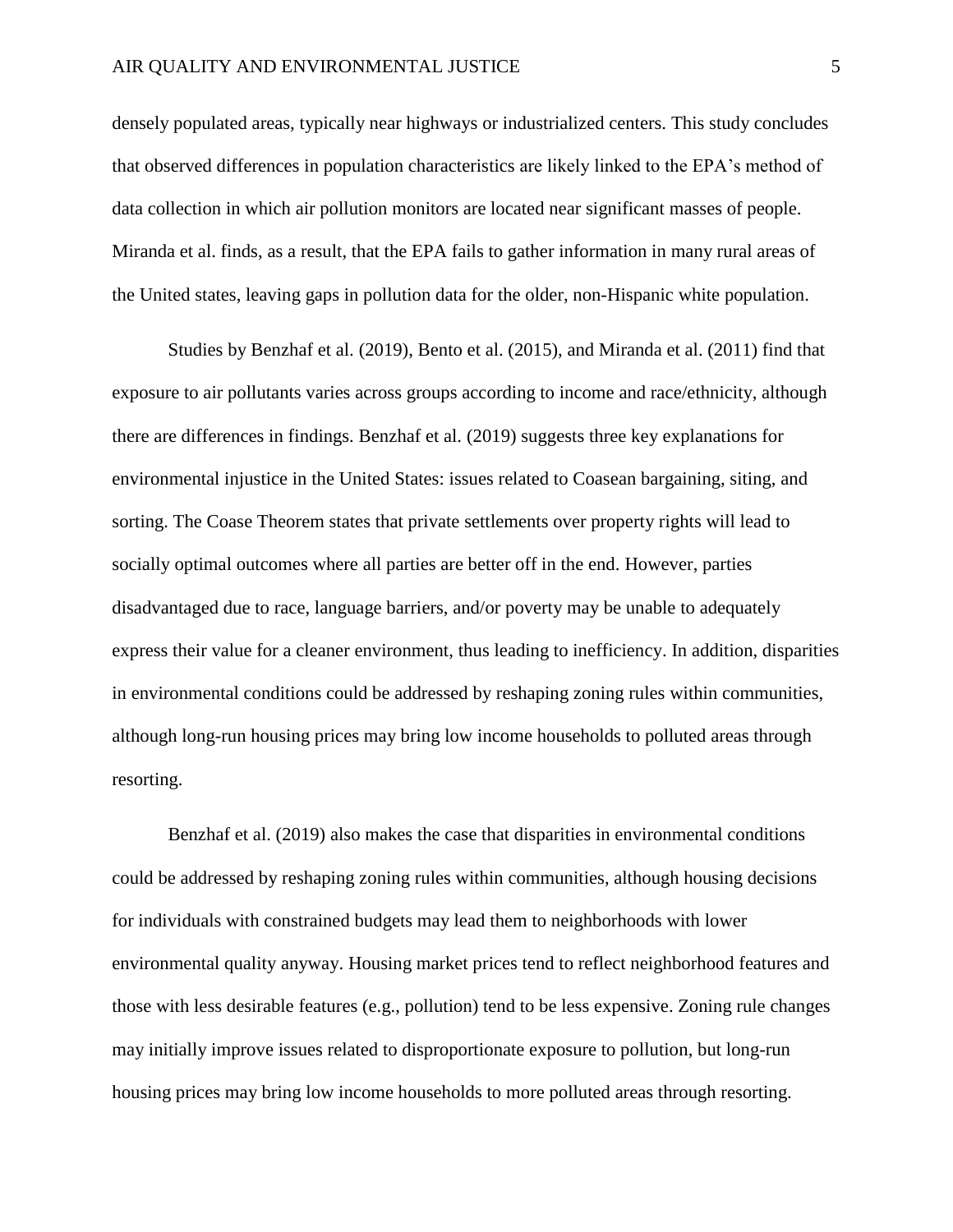Benzhaf et al. (2019) states that environmental injustice issues related to siting and sorting require addressing the larger issue of income inequality, pointing to income as a major driving force behind uneven exposure to air quality.

Another study related to income inequality is research on the 1990 Clean Air Act Amendments (CAAA) by Bento et al. (2015). Bento et al. (2015) finds that the CAAA created benefits for those in the lowest quintile of the income distribution that amounted to over double the benefits received by those in the highest quintile. These benefits amount to roughly 0.3% of the lowest quintile's yearly income, though benefits primarily include short-term clean-up efforts and may reflect the higher exposure of poor communities to begin with.

Contrary to the conclusions drawn by Benzhaf et al. (2019) and Bento et al. (2015) is a study conducted by Miranda et al. (2011) that suggests environmental injustices are more consistent with race/ethnicity differences than measures of income. Using two criteria air pollutants as determined by the EPA, particulate matter and ozone, they use multivariate analysis to show that counties with the worst incidences of particulate matter have higher rates of poverty. However, this study finds that counties with worse incidences of ozone pollution have lower rates of poverty. Though findings for particulate matter and ozone in relation to income are conflicting in this study, results regarding race and air quality tend to be more consistent. Miranda et al. (2011) finds that the non-Hispanic black population is more likely to live in areas with higher exposure to daily particulate matter and ozone. The Hispanic population is also more likely to live in areas with higher exposure to daily particulate matter, but less likely to experience ozone pollution. Though poverty and pollution present an inconsistent relationship here, this research consistently finds that the non-Hispanic black population is subject to worse air quality than other groups.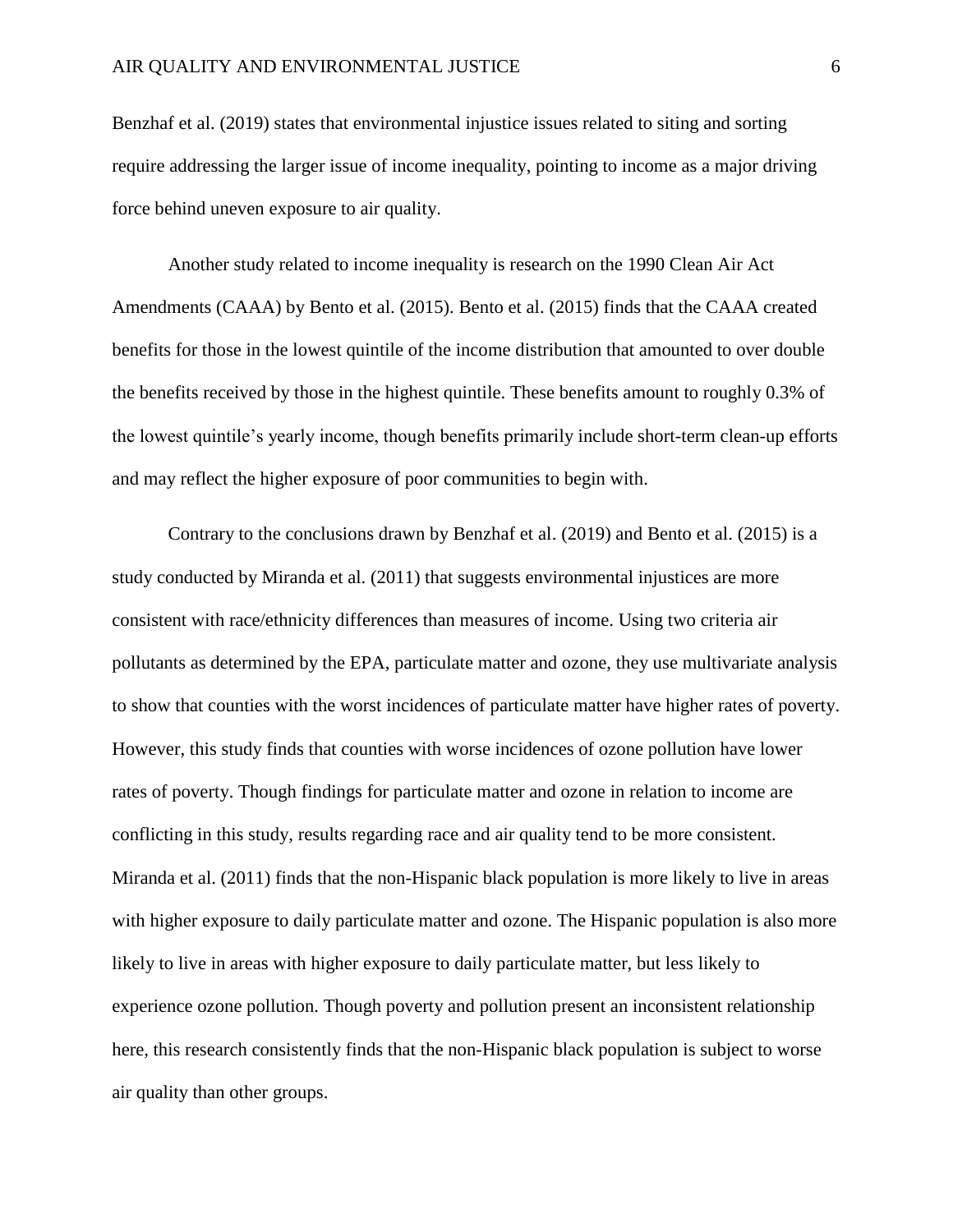# 3. Data

The 'countyComplete' dataset from the RStudio 'openintro' package contains 2010 Census Bureau data by county that provides population characteristics for this paper. Characteristics include 'poverty', or the percent of the population below the poverty line from 2006 to 2010, as well as the median home value of owner-occupied units over the same period. Also included is the population in 2010 and population density, or persons per square mile. Finally, I include the percent of the population that is black and the percent of the population that is Hispanic. To be more specific, the 2010 census does not list 'Hispanic' as an option when asking about a person's race. This particular census classifies 'Hispanic' as an origin, or ethnicity, which is why this distinction is made throughout this paper (Humes, Jones, & Ramirez, 2011).

Figure 1. U.S. black population by county in 2010



2010 Black Population by County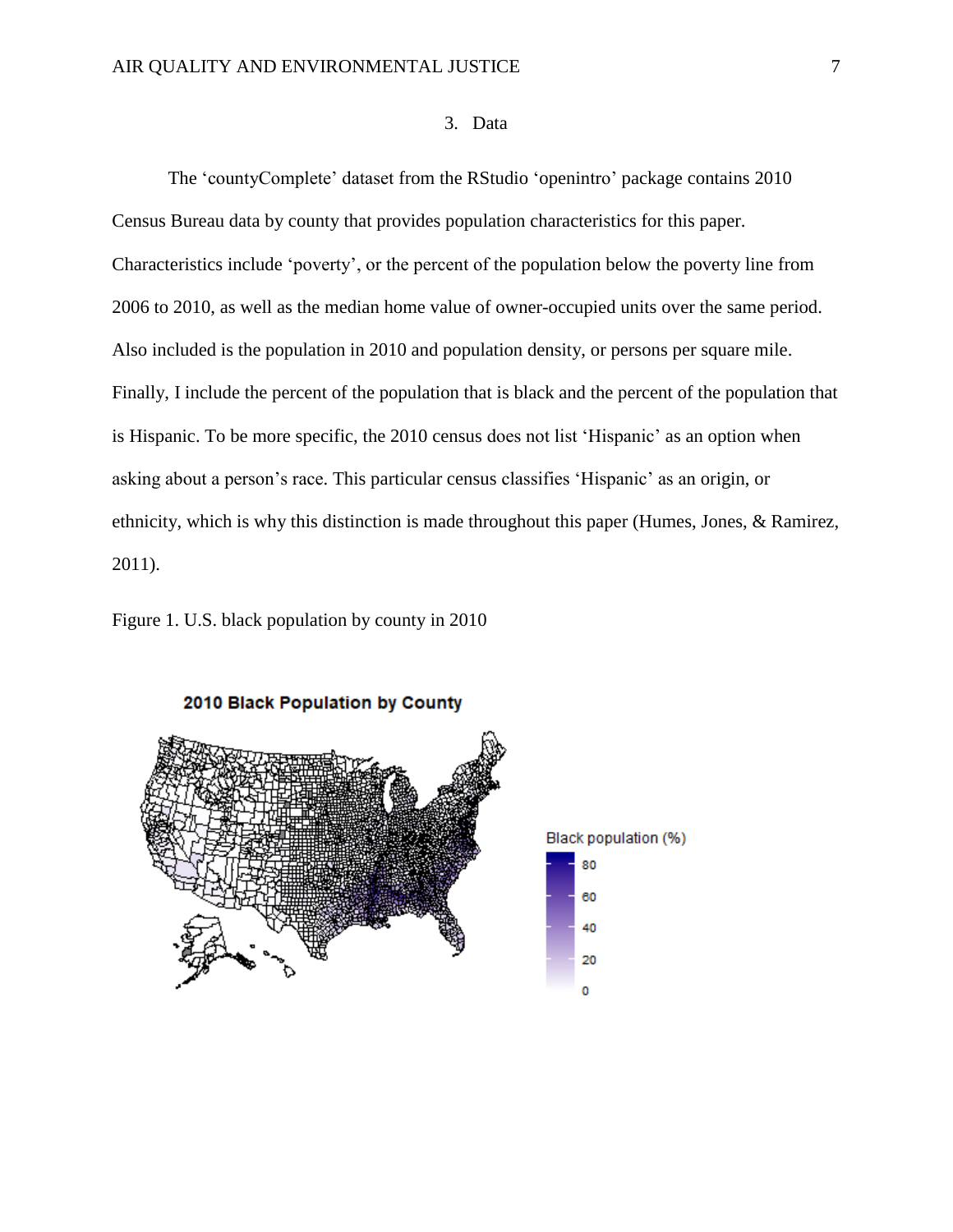



Pollution data is taken from the EPA's AirData Air Quality Index Summary Report that provides summaries for AQI values by county in 2012. AQI values, gauges of overall air quality, are assigned to each county based on the concentrations of the six criteria air pollutants, groundlevel ozone, particulate matter (2.5), carbon monoxide, lead, sulfur dioxide, and nitrogen dioxide. A higher AQI value implies more air pollution. The US EPA states that most AQI values range 0 to 200, with only about 0.3% of counties with AQI values 201 or above (2018).

The main dependent variable modeled, median AQI, represents the median AQI value for each county where half of the values in 2012 were less than or equal to the median and half of the values were equal to or greater than it. I also use unhealthy AQI days for sensitive groups as the dependent variable in one of my models which is defined as the "number of days in the year having an AQI value 101 through 150." Finally, unhealthy days, or "the number of days in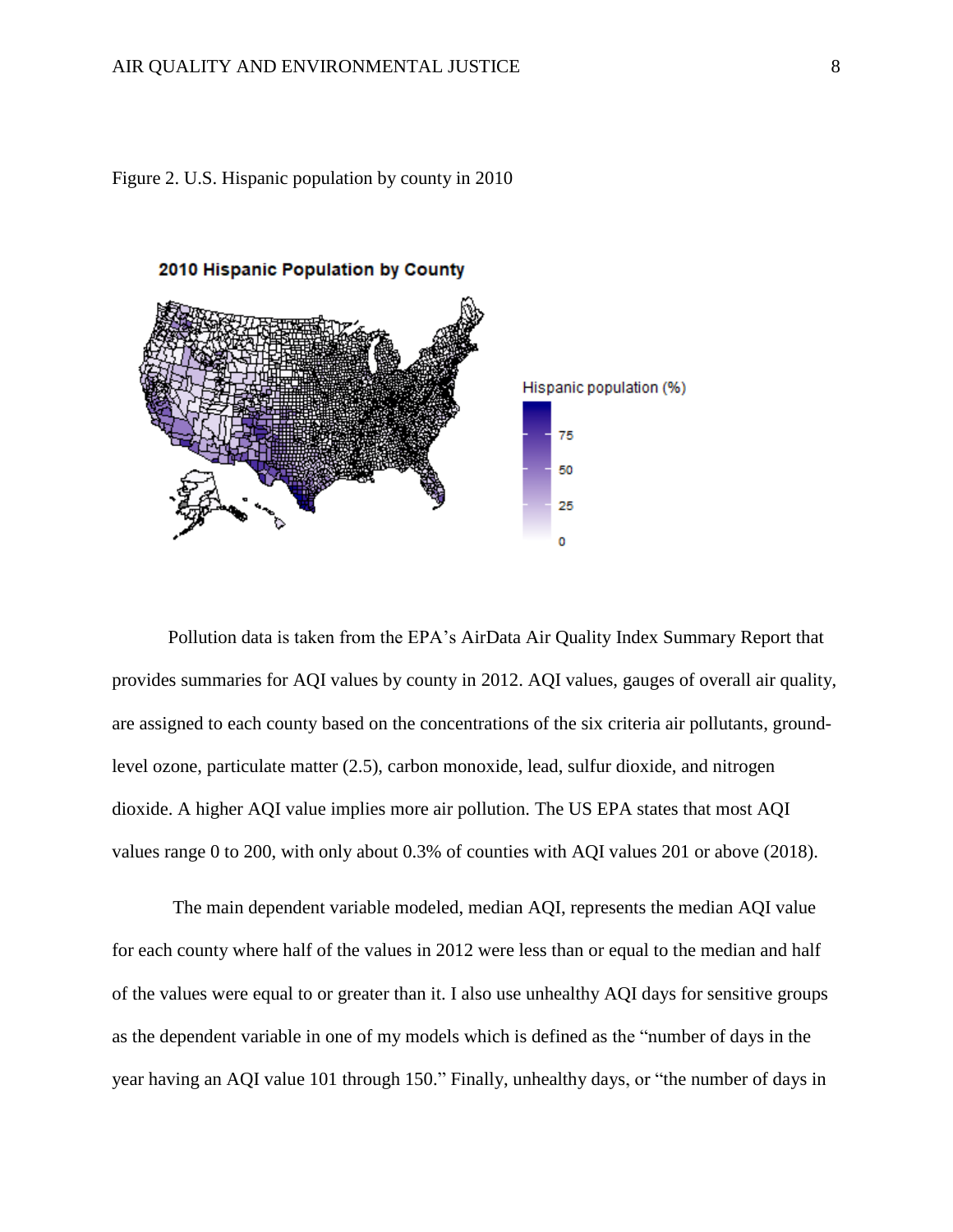the year having an AQI value 151 through 200," is also included as a dependent variable in one model. (US EPA, 2018).

Table 1. Descriptive statistics for each variable used

| <b>Statistic</b>                            | N     | Mean        | Min    | Max           |
|---------------------------------------------|-------|-------------|--------|---------------|
| Median AQI                                  | 1,071 | 38.286      | 0.000  | 171.000       |
| <b>Unhealthy AQI Days: Sensitive Groups</b> | 1,071 | 8.533       | 0.000  | 134.000       |
| Unhealthy AQI Days                          | 1,071 | 1.505       | 0.000  | 221.000       |
| Poverty                                     | 3,143 | 15.499      | 0.000  | 53.500        |
| Median home value                           | 3,143 | 132,544.900 | 0.000  | 1,000,001.000 |
| Population 2010                             | 3,143 | 98,232.750  | 82.000 | 9,818,605.000 |
| Density                                     | 3,143 | 259.322     | 0.000  | 69,467.500    |
| <b>Black</b>                                | 3,126 | 8.931       | 0.000  | 85.700        |
| Hispanic                                    | 3,143 | 8.284       | 0.000  | 95.700        |

#### **Descriptive Statistics**

Table 1 shows descriptive statistics for each variable. The population characteristic variables have observations for all 3,143 counties recorded in the census, except for the 'black' variable, which is missing 17 observations. We see that air pollution variables have only 1,071 observations, which makes sense, as the EPA does not have air pollution monitoring sites in every county in the United States. As found by Miranda et al. (2011), the EPA tends to have air monitors in densely populated, urban areas, and so this data likely exhibits bias. The distribution of air pollution monitoring sites is shown below in figure 3.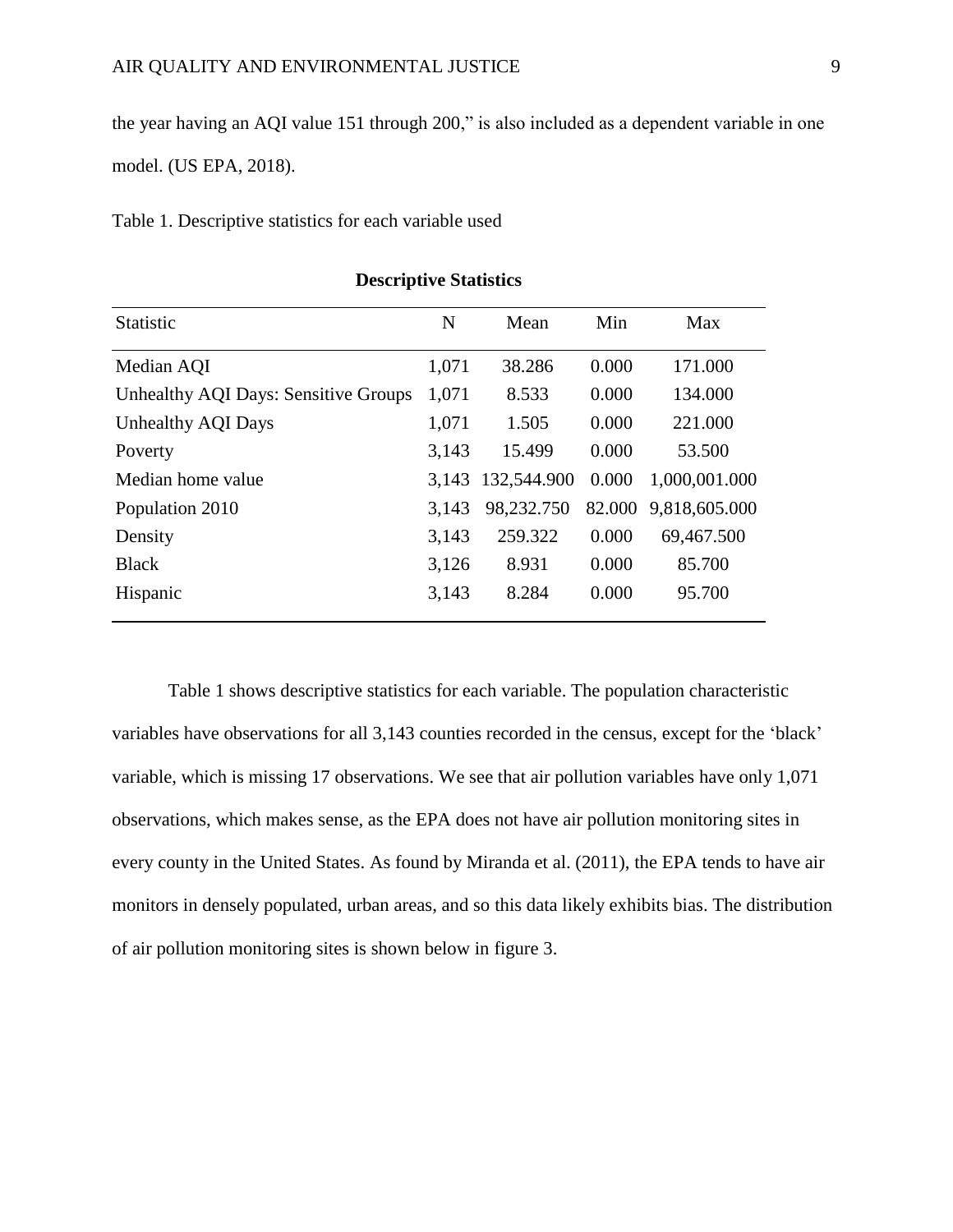

Figure 3. 2012 EPA air monitoring sites by county

The pollution data comes from non-randomly selected sampling points, so the issue of biasness in this data is corrected using the Heckman correction method. The Heckman correction package in RStudio works through two stages, utilizing a selection (probit) equation and an outcome equation in a two-step method. The results from the selection equation are used to estimate an inverse Mills ratio that is factored into the outcome equation as an additional explanatory variable that corrects for bias. The inverse Mills ratios in each of my regressions have negative coefficients which implies that, without the sampling correction, my estimations would be downward-biased (Setzler, 2014).

# 4. Results

The EPA's monitoring sites tend to be located in densely populated, urban, and often poor areas, and initially, this data may not have been representative of the population as a whole. Simply put, to solve the issue of sampling bias, we need better information and a more random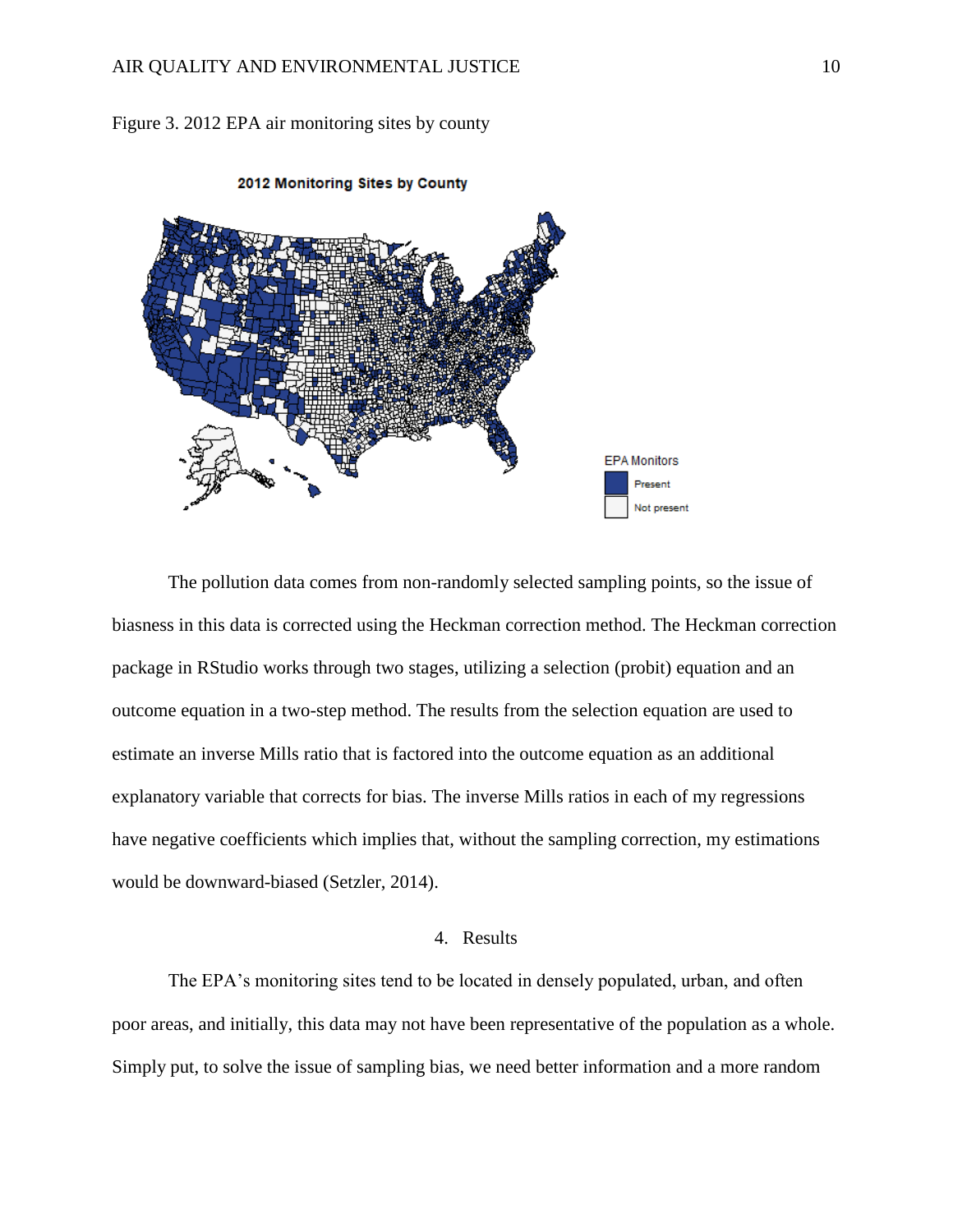means of collecting data. To correct for bias issues, I use Heckman's standard sample selection model with each of my regressions and output their results in table 4. Estimations before the Heckman correction can be seen in table 2 below, and the probit model that estimates where the monitors are located in model 1 is shown in table 3.

Table 2. Regression results before sampling correction

|                      | Dependent variable:     |                   |                          |                                                 |                  |
|----------------------|-------------------------|-------------------|--------------------------|-------------------------------------------------|------------------|
|                      |                         | Median AQI        | Sensitive                | Unhealthy                                       |                  |
|                      | All<br>variables        | Without<br>race   | Without<br>income/wealth | All<br>variables                                | All<br>variables |
|                      | (1)                     | (2)               | (3)                      | (4)                                             | (5)              |
| Poverty              | $-0.2498***$            | $-0.0623$         |                          | $-0.1410$                                       | 0.0871           |
|                      | (0.0902)                | (0.0801)          |                          | (0.0919)                                        | (0.0594)         |
| Hispanic             | $0.0986^{\ast\ast\ast}$ |                   | $0.0624***$              | $0.1077***$                                     | 0.0212           |
|                      | (0.0323)                |                   | (0.0293)                 | (0.0329)                                        | (0.0213)         |
| <b>Black</b>         | $0.1495***$             |                   | $0.1153***$              | $-0.0621$ *                                     | $-0.0331$        |
|                      | (0.0370)                |                   | (0.0348)                 | (0.0377)                                        | (0.0244)         |
| Median home<br>value | $-0.000004$             | $-0.000001$       |                          | $-0.00001$                                      | $0.00001*$       |
|                      | (0.000004)              | (0.000004)        |                          | (0.000004)                                      | (0.000003)       |
| Density              | $-0.0001$               | $-0.0001$         | $-0.0002$                | $-0.0003***$                                    | $-0.0002**$      |
|                      | (0.0001)                | (0.0001)          | (0.0001)                 | (0.0001)                                        | (0.0001)         |
| Population 2010      | $0.00001^{***}$         | $0.00001^{***}\,$ | $0.00001***$             | $0.00001***$                                    | $0.000003***$    |
|                      | (0.000001)              | (0.000001)        | (0.000001)               | (0.000001)                                      | (0.000001)       |
| Constant             | 39.2855***              | 37.9922***        | 35.6136***               | $8.9601***$                                     | $-1.1988$        |
|                      | (1.6502)                | (1.6106)          | (0.5495)                 | (1.6797)                                        | (1.0871)         |
| Observations         | 1,000                   | 1,000             | 1,000                    | 1,000                                           | 1,000            |
| $R^2$                | 0.1155                  | 0.0963            | 0.1085                   | 0.1629                                          | 0.0467           |
| Adjusted $R^2$       | 0.1102                  | 0.0927            | 0.1049                   | 0.1579                                          | 0.0409           |
| Residual Std. Error  | 12.0040                 | 12.1212           | 12.0392                  | 12.2188                                         | 7.9084           |
| F Statistic          | $21.6148***$            | 26.5187***        | 30.2832***               | 32.2157***                                      | 8.1077***        |
| Note:                |                         |                   |                          | $p^*$ $> 0.1$ , $p^*$ $> 0.05$ , $p^*$ $> 0.01$ |                  |

**Regressions Before Heckman Correction**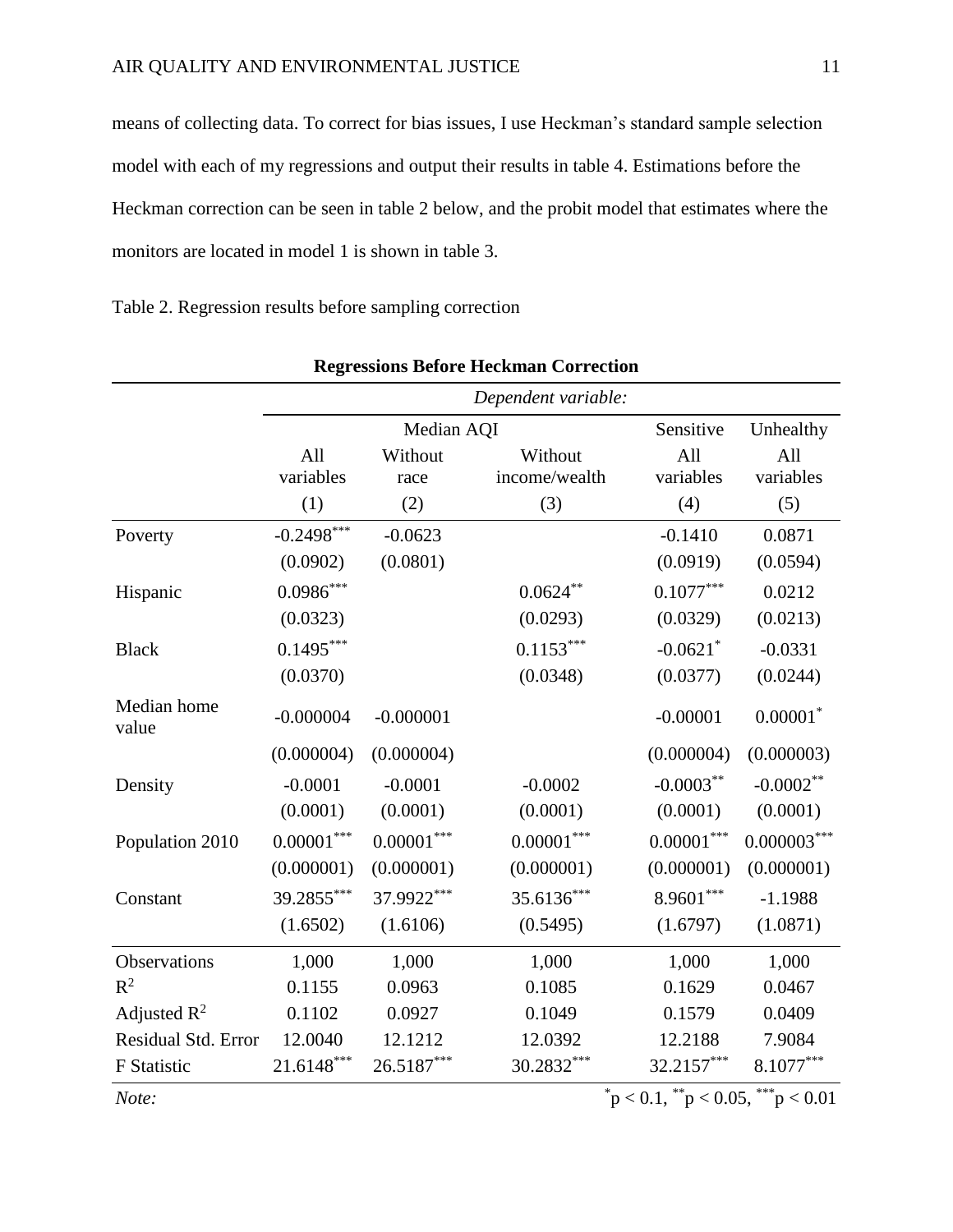Population size consistently shows a positive correlation and statistical significance in my regressions. This trend is unsurprising given that a larger population size might be related to more human activity that results in more polluting behaviors, such as more people driving or having their energy supplied by non-renewable, polluting sources. More densely populated areas may also be more likely than sparsely populated towns to have manufacturing plants and power plants.

|  |  | Table 3. Model 1 probit selection equation |  |
|--|--|--------------------------------------------|--|
|--|--|--------------------------------------------|--|

|                    | Estimate     | Std. Error                                                             | t value   | $Pr(>\vert t \vert)$ |
|--------------------|--------------|------------------------------------------------------------------------|-----------|----------------------|
| (Intercept)        | $-1.5010000$ | 0.1253000                                                              | $-11.972$ | $< 2e-16$ ***        |
| Coal capacity      | 0.0001727    | 0.0000824                                                              | 2.095     | $0.0363*$            |
| Petroleum capacity | 0.0008573    | 0.0011550                                                              | 0.742     | 0.4579               |
| Gas capacity       | 0.0000532    | 0.0000652                                                              | 0.816     | 0.4145               |
| Poverty            | 0.0107500    | 0.0058560                                                              | 1.835     | $0.0666$ .           |
| Hispanic           | $-0.0042490$ | 0.0025980                                                              | $-1.636$  | 0.1021               |
| <b>Black</b>       | $-0.0162700$ | 0.0026900                                                              | $-6.049$  | $1.67e-09$ ***       |
| Median home value  | 0.0000040    | 0.0000005                                                              | 8.263     | $2.24e-16$ ***       |
| Density            | $-0.0001847$ | 0.0000200                                                              | $-9.216$  | $<$ 2e-16 ***        |
| Population 2010    | 0.0000068    | 0.0000004                                                              | 15.400    | $< 2e-16$ ***        |
| Note:              |              | Signif. codes: $0$ '***' $0.001$ '**' $0.01$ '*' $0.05$ '.' $0.1$ '' 1 |           |                      |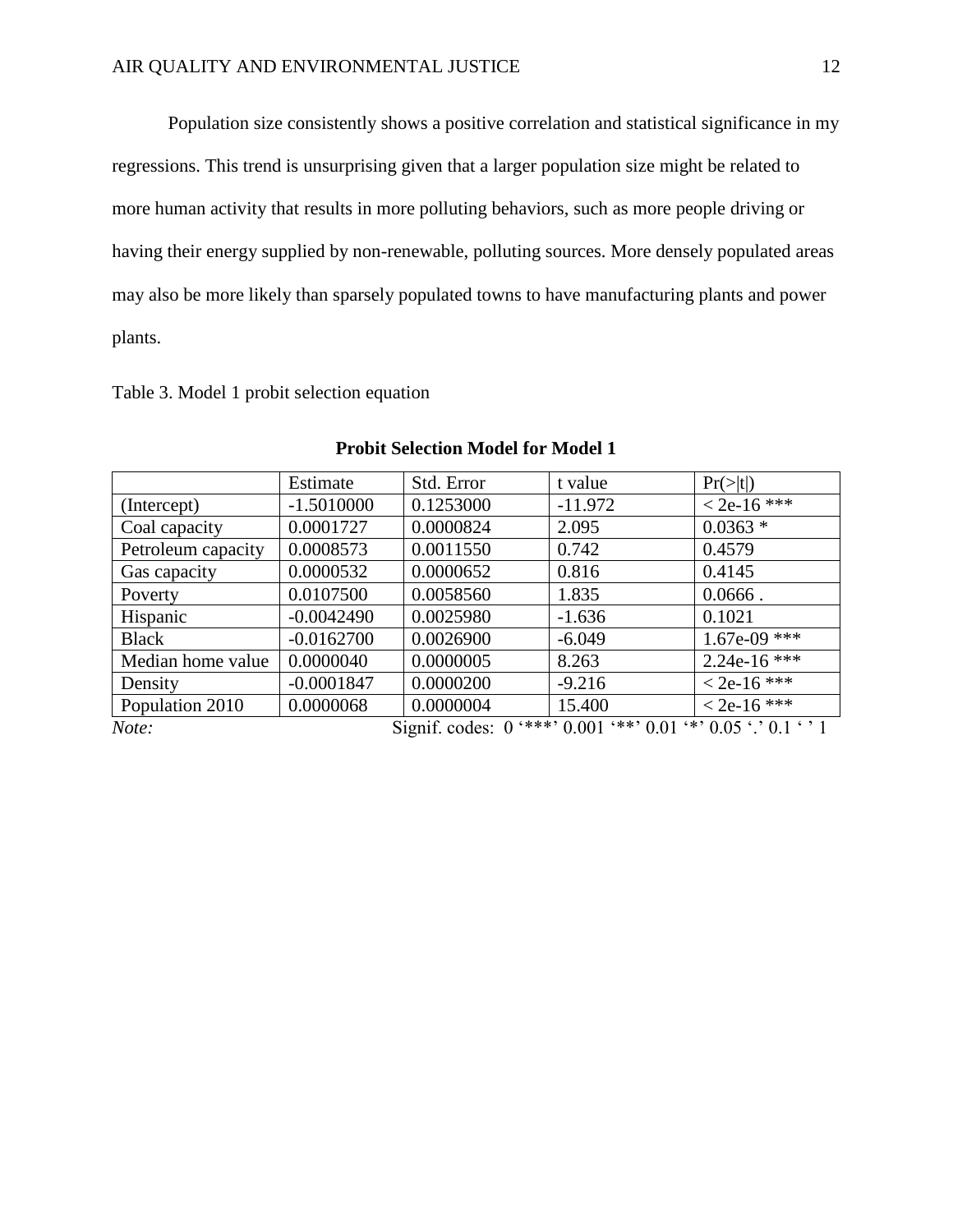# Table 4. Regression results after sampling correction

|                      | Dependent variable:           |               |                   |                                                                   |                            |  |
|----------------------|-------------------------------|---------------|-------------------|-------------------------------------------------------------------|----------------------------|--|
|                      |                               | Median AQI    |                   | Sensitive                                                         |                            |  |
|                      | All variables<br>Without race |               | Without<br>income | All variables                                                     | Unhealthy<br>All variables |  |
|                      | (1)                           | (2)           | (3)               | (4)                                                               | (5)                        |  |
| Poverty              | $-0.2002**$                   | $-0.0366$     |                   | $-0.1134$                                                         | 0.0235                     |  |
|                      | (0.0987)                      | (0.0876)      |                   | (0.0987)                                                          | (0.0302)                   |  |
| Hispanic             | 0.0472                        |               | 0.0123            | $0.0786**$                                                        | $0.0304***$                |  |
|                      | (0.0387)                      |               | (0.0350)          | (0.0386)                                                          | (0.0117)                   |  |
| <b>Black</b>         | $0.1589***$                   |               | $0.1451***$       | $-0.0509$                                                         | $-0.0166$                  |  |
|                      | (0.0401)                      |               | (0.0371)          | (0.0400)                                                          | (0.0122)                   |  |
| Median home<br>value | $-0.00002***$                 | $-0.00002***$ |                   | $-0.00002***$                                                     | $-0.000001$                |  |
|                      | (0.00001)                     | (0.00001)     |                   | (0.00001)                                                         | (0.000002)                 |  |
| Density              | 0.00004                       | 0.0001        | $-0.0002$         | $-0.0001$                                                         | $-0.0001***$               |  |
|                      | (0.0002)                      | (0.0002)      | (0.0001)          | (0.0002)                                                          | (0.00004)                  |  |
| Population 2010      | $0.000004^{***}\,$            | $0.000005***$ | $0.000004***$     | $0.00001***$                                                      | $0.000003***$              |  |
|                      | (0.000001)                    | (0.000001)    | (0.000001)        | (0.000001)                                                        | (0.000000)                 |  |
| Constant             | 47.3634***                    | 48.7478***    | 41.3909***        | $16.4414***$                                                      | 0.5491                     |  |
|                      | (2.2347)                      | (2.3119)      | (1.1770)          | (2.2188)                                                          | (0.6651)                   |  |
| Observations         | 2,610                         | 2,626         | 2,610             | 2,610                                                             | 2,610                      |  |
| rho                  | $-0.5159$                     | $-0.6268$     | $-0.4762$         | $-0.4552$                                                         | $-0.0940$                  |  |
| <b>Inverse Mills</b> | $-6.2701***$                  | $-7.9970***$  | $-5.7450***$      | $-5.4463***$                                                      | $-0.3278$                  |  |
| Ratio                | (1.1069)                      | (1.1482)      | (0.9610)          | (1.0993)<br>$p^*$ $p < 0.1$ , $p^*$ $p < 0.05$ , $p^*$ $p < 0.01$ | (0.3297)                   |  |

|  | <b>Regressions After Heckman Correction</b> |  |  |  |
|--|---------------------------------------------|--|--|--|
|--|---------------------------------------------|--|--|--|

Poverty is only statistically significant in model 1 and exhibits a negative relationship with median AQI. This coefficient suggests that as we increase the percentage of the population under the poverty level, we might find a decrease in median AQI, or an improvement in air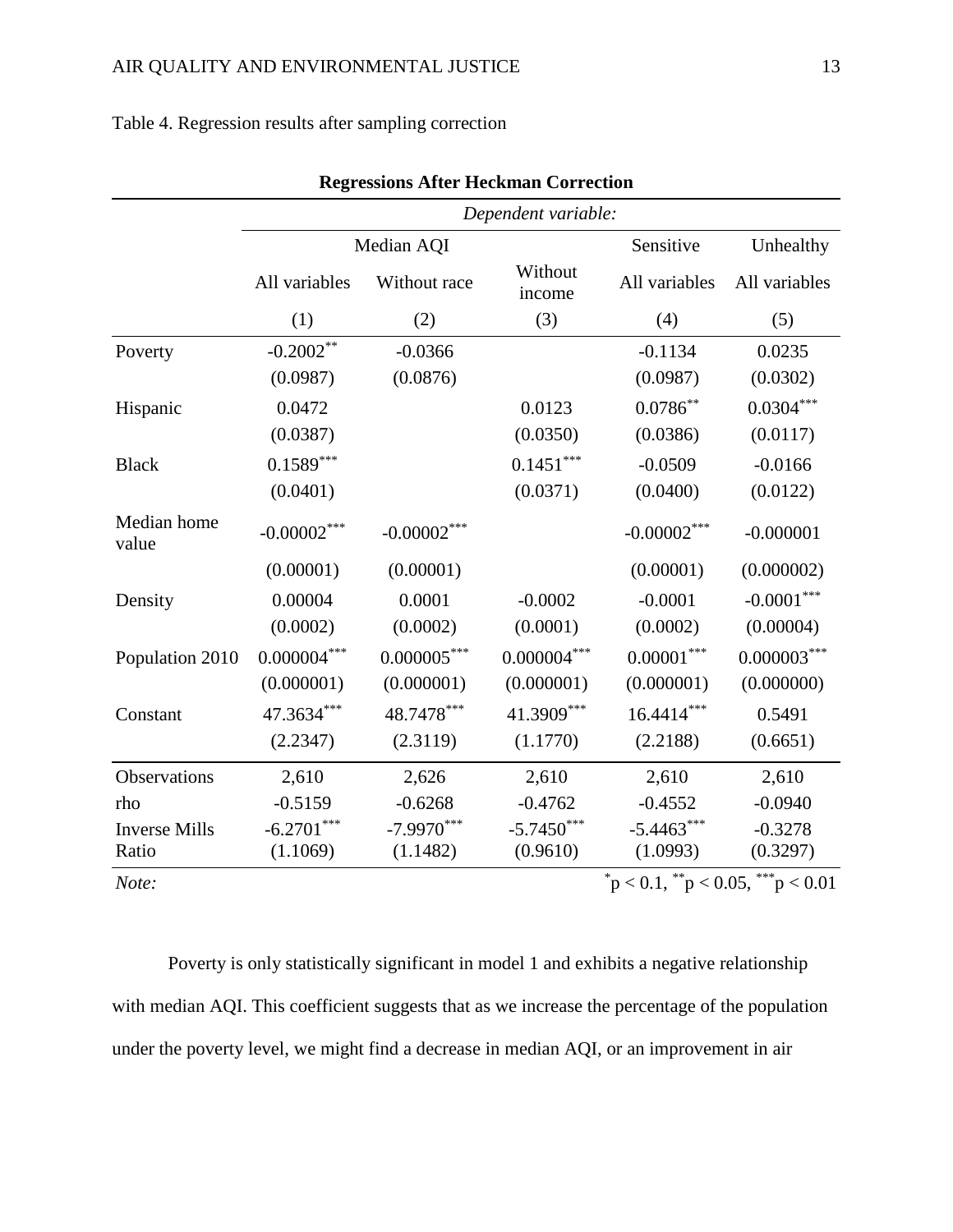quality at the 95% confidence interval. We can also refer to the coefficients on the median value of owner-occupied housing units variable for more information about wealth/income.

Median home value is used in these models as a proxy for wealth since owning a more valuable house implies the ability to afford it. The study by Benzhaf et al. (2019) finds that areas with better environmental features (such as clean air) tend to have homes with a higher value. Though model 5 exhibits insignificance, the highly significant and negative coefficients of regressions 1, 2, and 4 suggest that if we increase the value of a home, we would expect to see a decrease in the median AQI value, or an improvement in air quality, as previously suggested by Benzhaf et al. (2019).

Race is highly significant in models 1 and 3 and carries a positive relationship in both instances, though it is statistically insignificant in models 4 and 5. For example, in reference to model 1, if we increase the percentage of the population that is black by 10, we would expect to see an increase in median AQI value by 1.59, all else constant. These coefficients are consistent with the findings of the study by Miranda et al. (2011) that non-Hispanic black communities are more likely to be exposed to higher rates of pollution.

The Hispanic population and air pollution relationship is also worth considering, although it does not have quite as significant of a relationship as the black community shows. In each regression there is a positive relationship between air pollution and the Hispanic population, though it is only significant at the 95% confidence interval in model 4 and at the 99% confidence interval in model 5. In general, the higher percentage of the population that is Hispanic, the greater we would expect the median AQI value to be.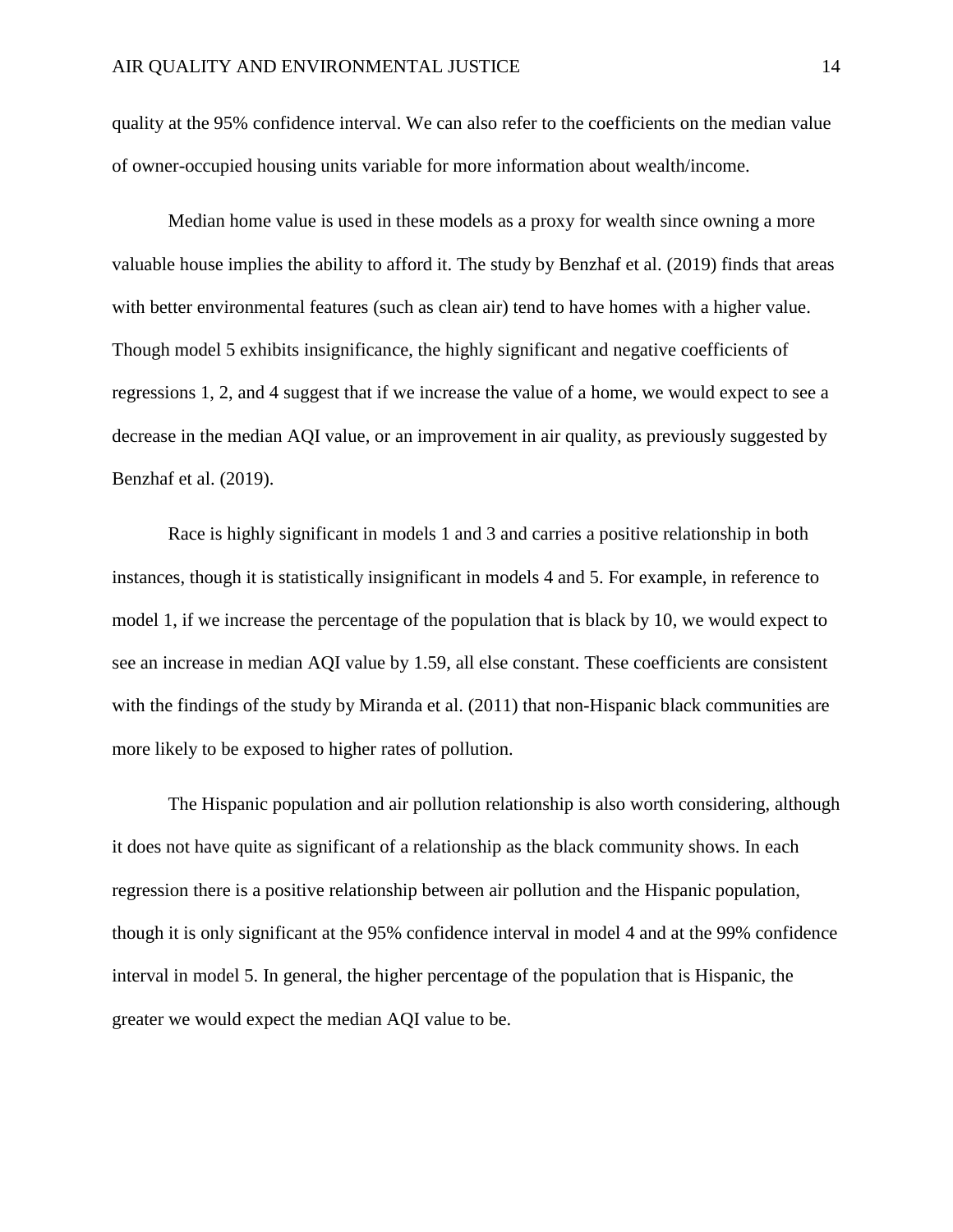# 5. Conclusion

One way the EPA aims to provide protection from environmental hazards is through regulation of ambient air quality. Air quality regulations are not perfect, however, and many people in the United States are subject to poor environmental conditions. Though the United States monitors and regulates air pollution, it has failed to attain environmental justice nearly 50 years since the implementation of the Clean Air Act. It is important to identify patterns in disproportionate pollution exposure so we may concentrate efforts to improve the health and quality of life for groups saddled with environmental burdens through fair clean-up efforts, enforcement of air pollution standards, and effective environmental policy.

These results suggest race/ethnicity, population, and median value of owner-occupied housing units to be the most significant variables associated with air quality in the United States, although these results vary slightly between models. Future studies might account for geographic variation, differences in industrial development, traffic congestion, types of energy production, and variations in enforcement of air pollution regulations, for example. Further modification of the above models is needed to draw more definitive conclusions to bring about awareness and policy change for the complex relationships that exist between race/ethnicity, poverty, and air pollution in the United States.